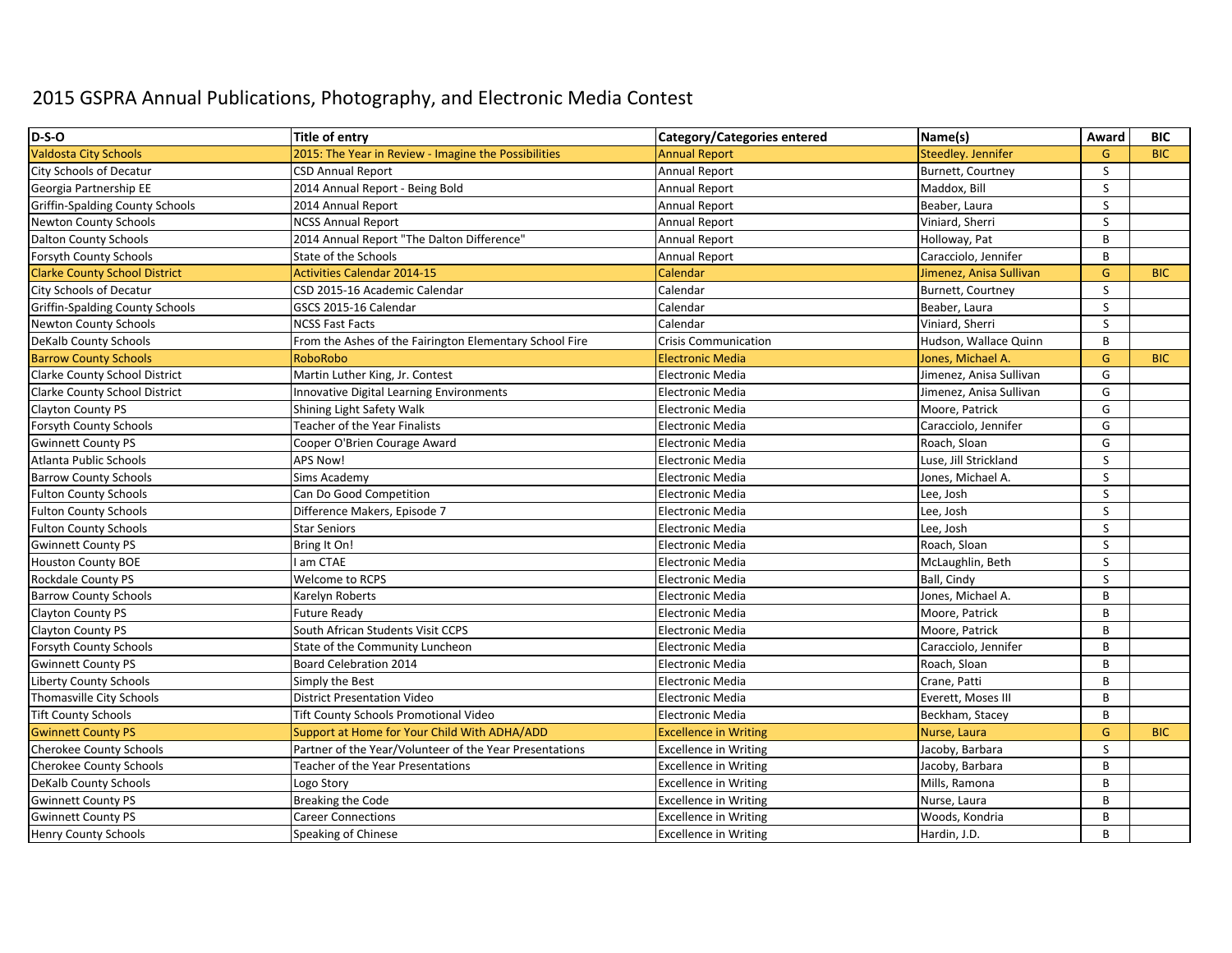| $D-S-O$                                  | <b>Title of entry</b>                         | Category/Categories entered   | Name(s)                   | Award          | <b>BIC</b> |
|------------------------------------------|-----------------------------------------------|-------------------------------|---------------------------|----------------|------------|
| <b>DeKalb County Schools</b>             | <b>Style Standards Handbook</b>               | <b>Handbook</b>               | Mills, Ramona             | G              | <b>BIC</b> |
| <b>Houston County BOE</b>                | Communications & PR Toolkit                   | Handbook                      | McLaughlin, Beth          | G              |            |
| Valdosta City Schools                    | Code of Student Conduct                       | Handbook                      | Steedley. Jennifer        | G              |            |
| <b>Cherokee County Schools</b>           | CCSD 2014-15 Student/Parent Handbook          | Handbook                      | Jacoby, Barbara           | S              |            |
| <b>Georgia Partnership EE</b>            | 2014 Annual Report - Being Bold               | <b>Image/Identity Package</b> | Maddox, Bill              | G              | <b>BIC</b> |
| <b>DeKalb County Schools</b>             | <b>DCSD Co-Branding</b>                       | Image/Identity Package        | Mills, Ramona             | G              |            |
| Forsyth County Schools                   | FCS Hexagon                                   | Image/Identity Package        | Caracciolo, Jennifer      | G              |            |
| <b>Fulton County Schools</b>             | <b>FCS Identify Package</b>                   | Image/Identity Package        | Ellison, Daphne           | G              |            |
| <b>Gwinnett County PS</b>                | Summer Leadership Conference                  | Image/Identity Package        | Nurse, Laura/Dyer, Martha | G              |            |
| <b>Gwinnett County PS</b>                | Bring It! (BYOD)                              | Image/Identity Package        | Roach, Sloan              | G              |            |
| Valdosta City Schools                    | <b>Facts and Figures Folders</b>              | Image/Identity Package        | Steedley. Jennifer        | G              |            |
| <b>Barrow County Schools</b>             | Barrow County School System Website           | Internet Website              | Jones, Michael A.         | $\sf S$        |            |
| Cherokee County Schools                  | <b>CCSD Website</b>                           | Internet Website              | Jacoby, Barbara           | B              |            |
| Doughtery County Schools                 | <b>Producing Prosperity Website</b>           | Internet Website              | John Sumner               | $\overline{B}$ |            |
| <b>Greene County Schools</b>             | <b>GCSS Website</b>                           | Internet Website              | Brunson, Robyn            | B              |            |
| <b>Tift County Schools</b>               | <b>Tift County Schools District Website</b>   | <b>Internet Website</b>       | <b>Beckham, Stacey</b>    | G              | <b>BIC</b> |
| <b>Brooks County Schools</b>             | Internet Website                              | Internet Website              | Denton, Sara              | S              |            |
| <b>Burke County Schools</b>              | <b>Burke County Schools Website</b>           | Internet Website              | Nunnally, Amy             | $\sf S$        |            |
| Forsyth County Schools                   | Data Dashboard Relaunch                       | Internet Website              | Caracciolo, Jennifer      | S              |            |
| <b>Griffin-Spalding County Schools</b>   | Internet Website                              | Internet Website              | Beaber, Laura             | S              |            |
| Henry County Schools                     | Henry County Schools Website                  | Internet Website              | Hardin, J.D.              | S              |            |
| <b>Liberty County Schools</b>            | Liberty County School System Website          | Internet Website              | Crane, Patti              | S              |            |
| Marietta City Schools                    | Marietta City Schools Website                 | Internet Website              | Vega, Sommer              | S              |            |
| Monroe County Schools                    | Monroe County Schools Website                 | Internet Website              | Mimbs, Samantha           | $\sf S$        |            |
| <b>Fulton County Schools</b>             | On the Move                                   | <b>Marketing Campaign</b>     | Hale, Susan               | G              | <b>BIC</b> |
| <b>Fulton County Schools</b>             | Year of the FCS Teacher                       | Marketing Campaign            | Hale, Susan               | G              |            |
| Marietta City Schools                    | Teach Marietta                                | Marketing Campaign            | Vega, Sommer              | G              |            |
| <b>Burke County Schools</b>              | <b>BC App</b>                                 | Marketing Campaign            | Nunnally, Amy             | S              |            |
| DeKalb County Schools                    | Logo Story                                    | Marketing Campaign            | Kirkland, Portia          | S              |            |
| <b>DeKalb County Schools</b>             | Get Connected                                 | Marketing Campaign            | Mills, Ramona             | $\mathsf{S}$   |            |
| Griffin-Spalding County Schools          | eSPLOST Campaign                              | Marketing Campaign            | Beaber, Laura             | S              |            |
| <b>Houston County BOE</b>                | School Bus Safety                             | Marketing Campaign            | McLaughlin, Beth          | S              |            |
| Thomasville City Schools                 | <b>Bulldog Dash 5K</b>                        | Marketing Campaign            | Everett, Moses III        | $\mathsf{S}$   |            |
| <b>Bibb County Schools</b>               | <b>District Newsletter</b>                    | Newsletter                    | Hartley, Stephanie        | B              |            |
| <b>Cherokee County Schools</b>           | Accolades                                     | Newsletter                    | Jacoby, Barbara           | $\overline{B}$ |            |
| <b>Cherokee County Schools</b>           | <b>District Delegate</b>                      | Newsletter                    | Jacoby, Barbara           | $\mathbf{B}$   |            |
| Monroe County - Mary Persons High School | The Bulldog Beat                              | Newsletter                    | English, Lauri            | B              |            |
| Monroe County Schools                    | <b>District Newsletter</b>                    | Newsletter                    | Mercer, Valerie           | $\overline{B}$ |            |
| Muscogee County Schools                  | 2015 SPLOST Campaign                          | Marketing Campaign            | Fuller, Valerie           | B              |            |
| Muscogee County Schools                  | <b>MCSD Catapult Academy</b>                  | Marketing Campaign            | Fuller, Valerie           | B              |            |
| Thomasville City Schools                 | F.U.N. Summer Kickoff Concert                 | Marketing Campaign            | Everett, Moses III        | $\overline{B}$ |            |
| <b>Burke County Schools</b>              | <b>Beginnings in Burke County Schools</b>     | <b>Newsletter</b>             | Nunnally, Amy             | G              | <b>BIC</b> |
| Georgia DOE                              | GaDOE Updates                                 | Newsletter                    | Frick, Meghan             | S              |            |
| <b>Griffin-Spalding County Schools</b>   | The GSCS Communicator - Employee E-Newsletter | Newsletter                    | Beaber, Laura             | S.             |            |